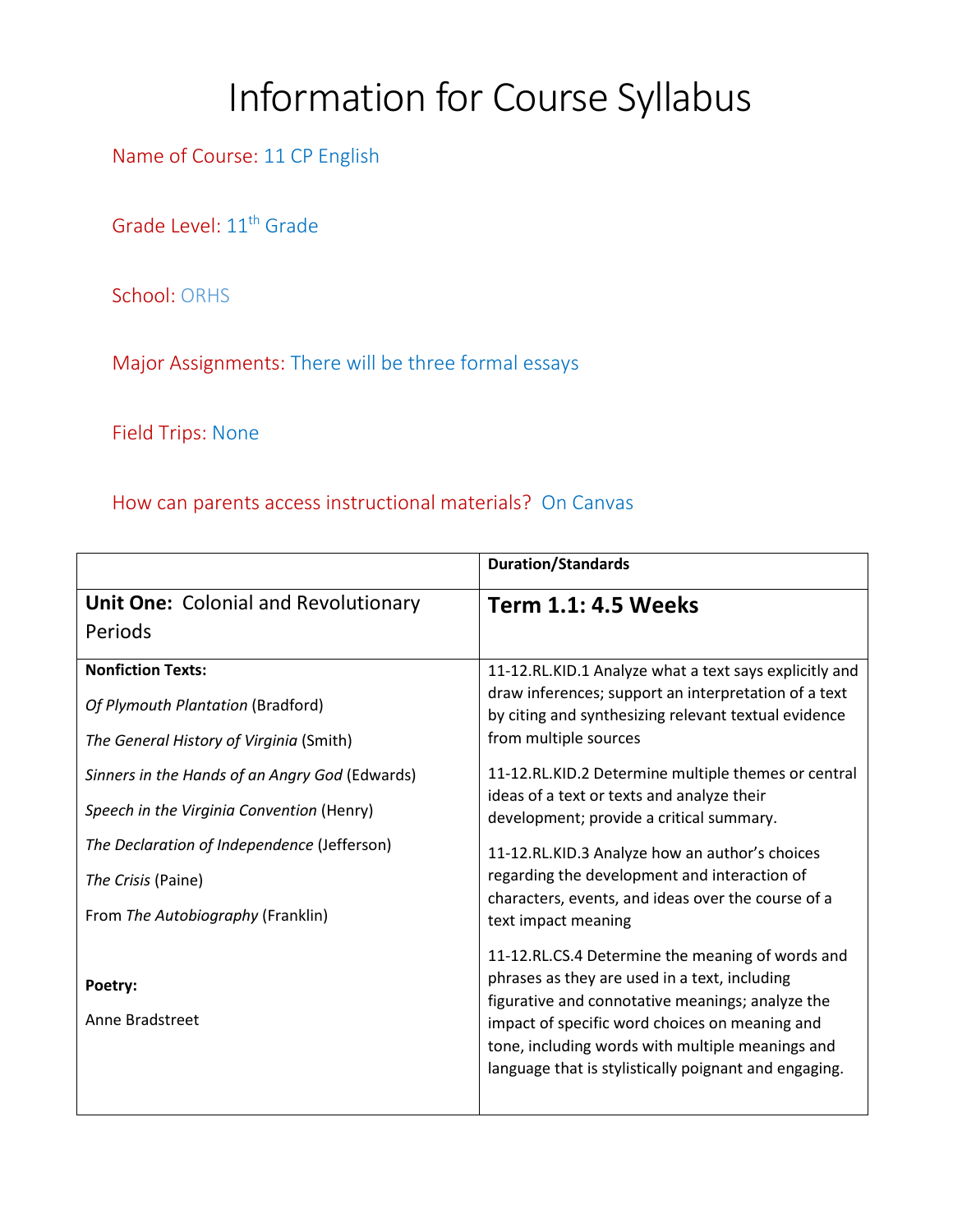| <b>Additional Optional Texts:</b>                                         | 11-12.RL.CS.5 Analyze how an author's choices                                                              |
|---------------------------------------------------------------------------|------------------------------------------------------------------------------------------------------------|
| Native American Myths                                                     | concerning the structure of specific parts of a text                                                       |
|                                                                           | contribute to its overall structure, meaning, and<br>aesthetic impact.                                     |
| Equiano                                                                   |                                                                                                            |
| The Crucible                                                              | 11-12.RL.CS.6 Analyze how point of view and/or                                                             |
|                                                                           | author purpose requires distinguishing what is<br>directly stated in texts and what is implied.            |
| <b>Grammar Focus:</b>                                                     |                                                                                                            |
|                                                                           | 11-12.RL.IKI.7 Evaluate the topic, subject, and/or<br>theme in multiple diverse formats and media,         |
| ACT Usage Standards (agreement, prepositions,<br>commonly confused words) | including how the version interprets the source text.                                                      |
|                                                                           | 11-12.RI.IKI.8 Evaluate how an author incorporates                                                         |
|                                                                           | evidence and reasoning to support the argument and                                                         |
| <b>Writing Focus:</b>                                                     | specific claims in a text.                                                                                 |
| Argumentative essay (Options: Revolutionary or                            | 11-12.RL.IKI.9 Demonstrate knowledge of and                                                                |
| Puritan)                                                                  | analyze thematically-related, texts of literary                                                            |
| Narrative and descriptive writing (Options: Native                        | significance, considering how two or more texts treat                                                      |
| American Myths)                                                           | similar themes or topics                                                                                   |
|                                                                           | 12.RL.RRTC.10 Read and comprehend a variety of                                                             |
| During this unit, students will enrich their vocabulary                   | literature at the high end of the grades 11-12 text<br>complexity band independently and proficiently.     |
| through various activities; explore various essential                     |                                                                                                            |
| questions centered around the American Dream; and                         | 11-12.W.TTP.1Write arguments to support claims in                                                          |
| examine the historical, cultural, and geographical                        | an analysis of substantive topics or texts, using valid<br>reasoning supported by relevant and sufficient  |
| influences on American Literature.                                        | evidence.                                                                                                  |
|                                                                           | 11-12.W.TTP.2 Write informative/explanatory texts                                                          |
| Students will also review TIQA TIQA C structure for                       | to analyze, synthesize, and convey complex ideas,                                                          |
| paragraphs.                                                               | concepts, and information clearly and accurately                                                           |
|                                                                           | through the effective selection and organization of<br>content                                             |
| <b>Common Assessments:</b>                                                |                                                                                                            |
| Student will focus on language standards and the ACT.                     | 11-12.W.TTP.3 Write narrative fiction or literary<br>nonfiction to convey experiences and/or events        |
|                                                                           | using effective techniques, well-chosen details, and                                                       |
|                                                                           | well-structured event sequences                                                                            |
|                                                                           | 11-12.W.PDW.4 Produce clear and coherent writing                                                           |
|                                                                           | in which the development, organization, and style                                                          |
|                                                                           | are appropriate to task, purpose, and audience                                                             |
|                                                                           | 11-12.W.PDW.5 Develop and strengthen writing as                                                            |
|                                                                           | needed by planning, revising, editing, rewriting, or<br>trying a new approach, focusing on addressing what |
|                                                                           |                                                                                                            |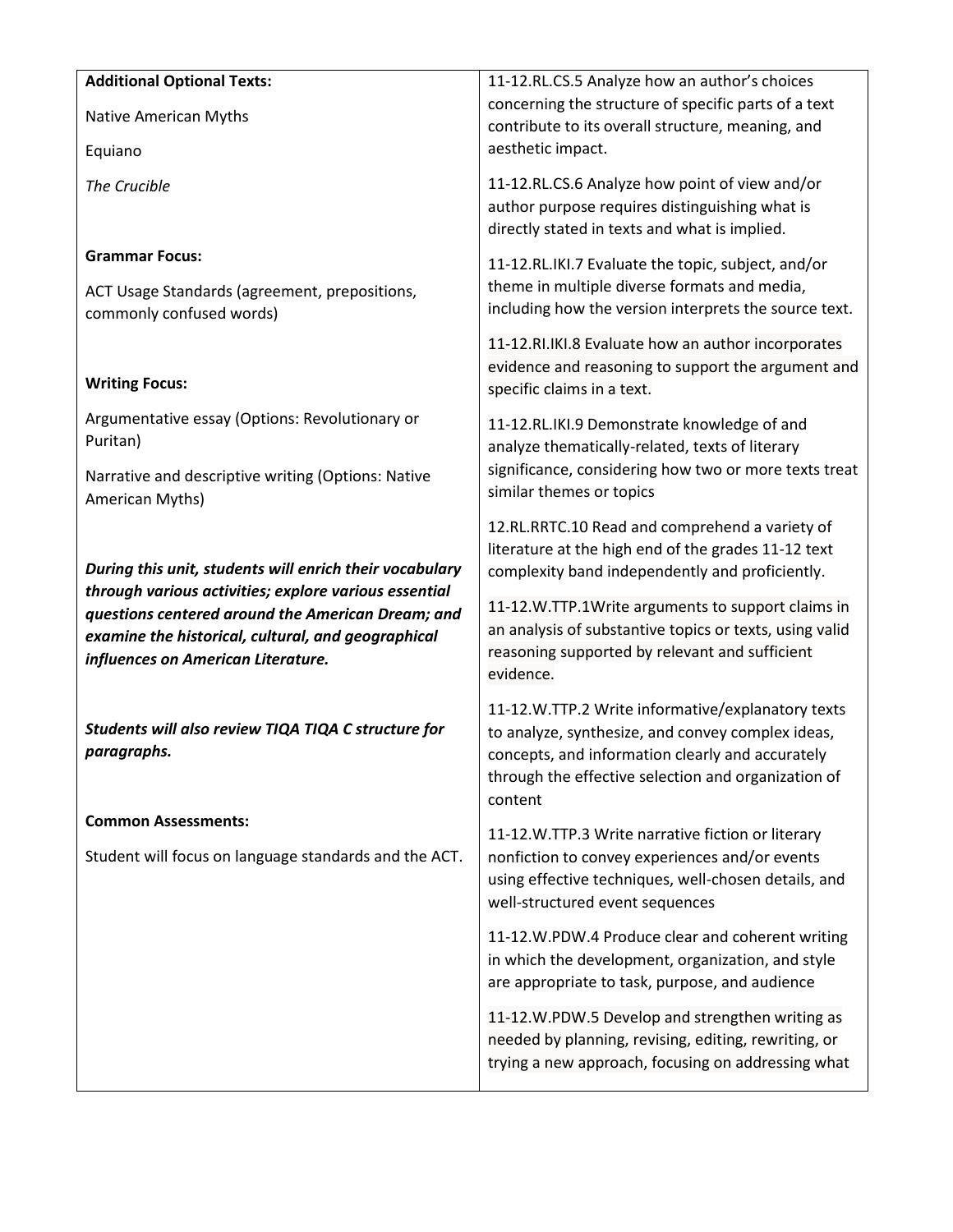is most significant for a specific purpose and audience. 11-12.L.CSE.1 Demonstrate command of the

conventions of standard English grammar and usage when writing or speaking; consider complex and contested matters of usage and convention.

11-12.L.CSE.2 Demonstrate command of the conventions of standard English capitalization, punctuation, and spelling when writing; when reading and writing, use knowledge of punctuation to enhance sentence style to support the content of the sentence; write and edit work so that it conforms to a style guide appropriate for the discipline and writing type.

11-12.W.RBPK.9 Support and defend interpretations, analyses, reflections, or research with evidence found in literature or informational texts, applying grade band 11-12 standards for reading to source material.

11-12.W.RW.10 Write routinely over extended time frames and shorter time frames for a range of tasks, purposes, and audiences

11-12.SL.CC.1 Initiate and participate effectively with varied partners in a range of collaborative discussions on appropriate 11th - 12th grade topics, texts, and issues, building on others' ideas and expressing one's own ideas clearly and persuasively.

11-12.SL.CC.3 Evaluate a speaker's point of view, reasoning, and use of evidence and rhetoric; assess the stance, premises, links among ideas, word choice, points of emphasis, and tone used.

11-12.L.KL.3 Apply knowledge of language to understand how language functions in different contexts, to make effective choices for meaning or style, and to comprehend more fully when reading or listening; consult references for guidance; and apply an understanding of syntax to the study of complex texts.

11-12.L.VAU.4 Determine or clarify the meaning of unknown and multiple-meaning words and phrases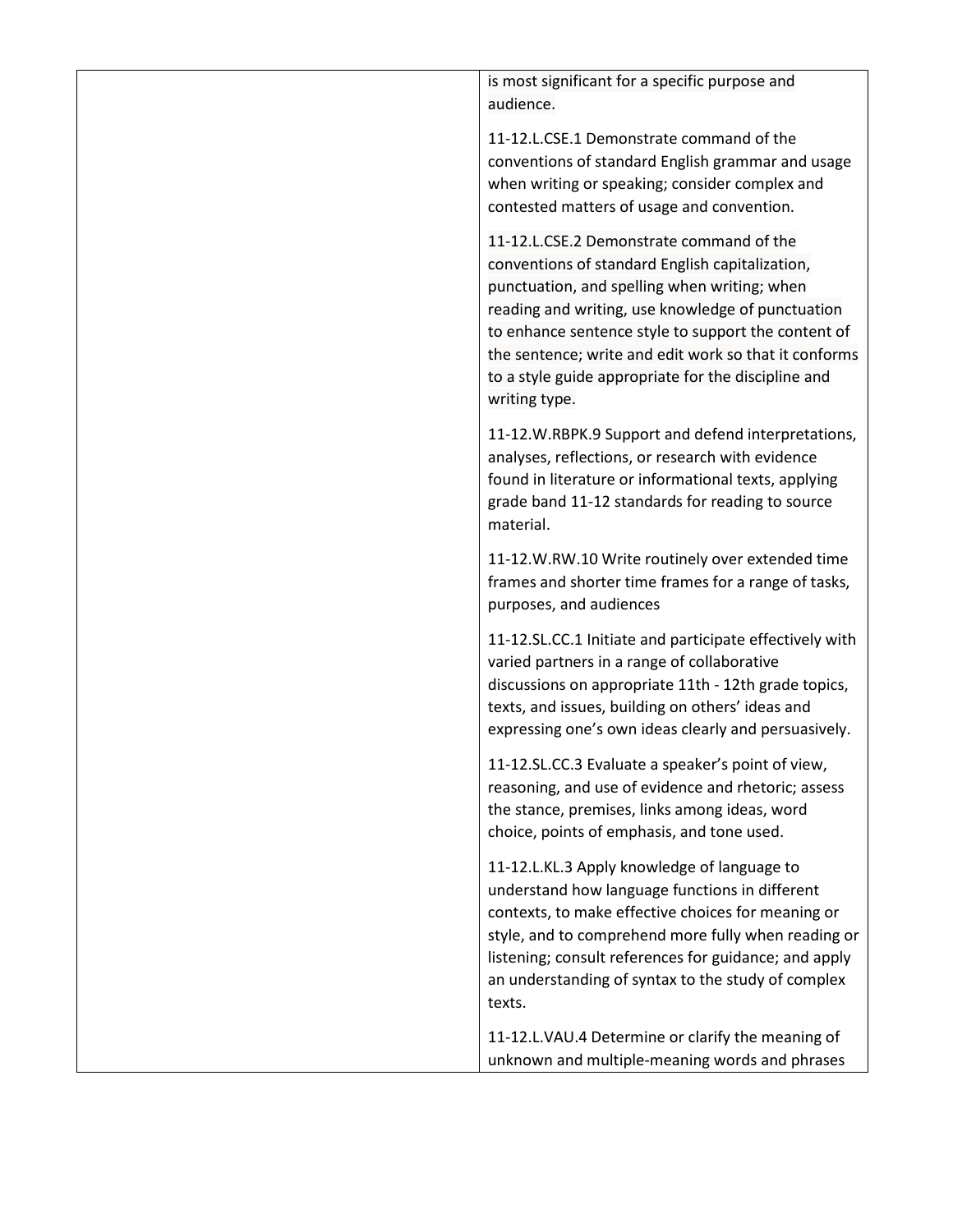|                                                                                                                                             | based on 11th-12th grade-level text by choosing<br>flexibly from a range of strategies.                                                                                                                                                                                                                                                                               |
|---------------------------------------------------------------------------------------------------------------------------------------------|-----------------------------------------------------------------------------------------------------------------------------------------------------------------------------------------------------------------------------------------------------------------------------------------------------------------------------------------------------------------------|
|                                                                                                                                             | 11-12.L.VAU.6 Acquire and accurately use general<br>academic and domain-specific words and phrases<br>sufficient for reading, writing, speaking, and listening<br>at the post-secondary and workforce readiness level;<br>demonstrate independence in building vocabulary<br>knowledge when considering a word or phrase<br>important to comprehension or expression. |
| <b>Unit Two: American Romanticism</b>                                                                                                       | <b>Term 1.2: 4.5 Weeks</b>                                                                                                                                                                                                                                                                                                                                            |
| <b>Fiction Texts: (Choose 4-5)</b>                                                                                                          | 11-12.RL.KID.1 Analyze what a text says explicitly and                                                                                                                                                                                                                                                                                                                |
| "Rip Van Winkle" (Irving)                                                                                                                   | draw inferences; support an interpretation of a text<br>by citing and synthesizing relevant textual evidence                                                                                                                                                                                                                                                          |
| "The Legend of Sleepy Hollow" (Irving)                                                                                                      | from multiple sources                                                                                                                                                                                                                                                                                                                                                 |
| "The Devil and Tom Walker" (Irving)                                                                                                         | 11-12.RL.KID.2 Determine multiple themes or central                                                                                                                                                                                                                                                                                                                   |
| "Dr. Heidegger's Experiment" (Hawthorne)                                                                                                    | ideas of a text or texts and analyze their<br>development; provide a critical summary.                                                                                                                                                                                                                                                                                |
| "The Minister's Black Veil" (Hawthorne)                                                                                                     | 11-12.RL.KID.3 Analyze how an author's choices                                                                                                                                                                                                                                                                                                                        |
| Excerpt from Moby-Dick (Melville)                                                                                                           | regarding the development and interaction of                                                                                                                                                                                                                                                                                                                          |
| "The Masque of the Read Death" or "The Black Cat"<br>(Poe)                                                                                  | characters, events, and ideas over the course of a<br>text impact meaning                                                                                                                                                                                                                                                                                             |
|                                                                                                                                             | 11-12.RL.CS.4 Determine the meaning of words and<br>phrases as they are used in a text, including                                                                                                                                                                                                                                                                     |
| <b>Poetry Texts:</b>                                                                                                                        | figurative and connotative meanings; analyze the<br>impact of specific word choices on meaning and                                                                                                                                                                                                                                                                    |
| Selections from Longfellow, Holmes, and/or Poe                                                                                              | tone, including words with multiple meanings and<br>language that is stylistically poignant and engaging.                                                                                                                                                                                                                                                             |
| <b>Nonfiction:</b>                                                                                                                          |                                                                                                                                                                                                                                                                                                                                                                       |
| Walden and Civil Disobedience (Thoreau)                                                                                                     | 11-12.RL.CS.5 Analyze how an author's choices<br>concerning the structure of specific parts of a text                                                                                                                                                                                                                                                                 |
| Self-Reliance and Nature (Emerson)                                                                                                          | contribute to its overall structure, meaning, and<br>aesthetic impact.                                                                                                                                                                                                                                                                                                |
| <b>Grammar Focus: ACT Punctuation Standards (period,</b><br>comma, question mark, semi-colon, colon)                                        | 11-12.RL.CS.6 Analyze how point of view and/or                                                                                                                                                                                                                                                                                                                        |
| <b>Writing Focus:</b>                                                                                                                       | author purpose requires distinguishing what is<br>directly stated in texts and what is implied.                                                                                                                                                                                                                                                                       |
| Students will write a research paper using both primary<br>and secondary sources (Possible primary source: "Dr.<br>Heidegger's Experiment") | 11-12.RL.IKI.7 Evaluate the topic, subject, and/or<br>theme in multiple diverse formats and media,<br>including how the version interprets the source text.                                                                                                                                                                                                           |
|                                                                                                                                             |                                                                                                                                                                                                                                                                                                                                                                       |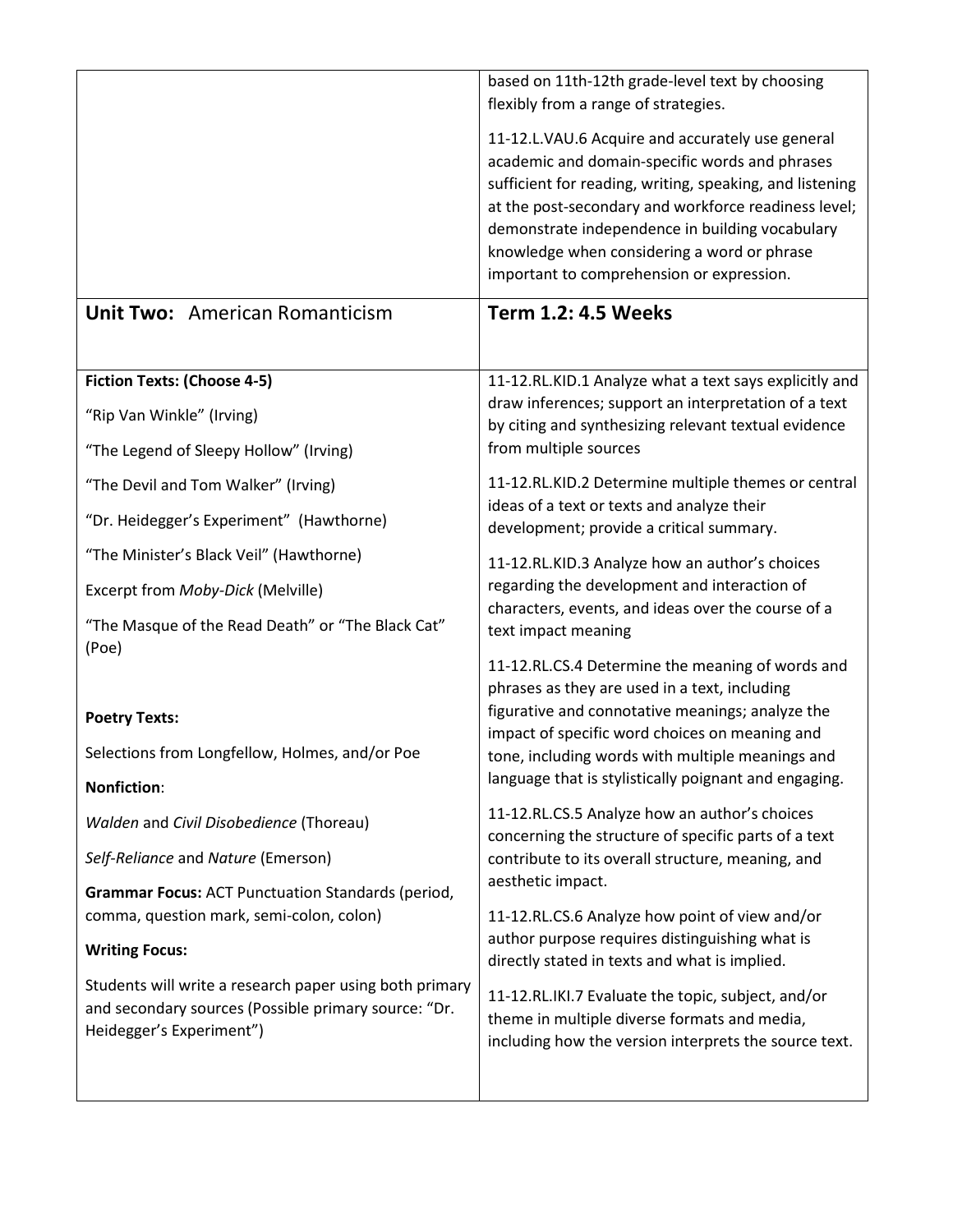| During this unit, students will continue to work on                                                                                           | 11-12.RL.IKI.9 Demonstrate knowledge of and                                                                                                                                                                                                                                                                                                                         |
|-----------------------------------------------------------------------------------------------------------------------------------------------|---------------------------------------------------------------------------------------------------------------------------------------------------------------------------------------------------------------------------------------------------------------------------------------------------------------------------------------------------------------------|
| quotation integration and paragraph development.                                                                                              | analyze thematically-related, texts of literary                                                                                                                                                                                                                                                                                                                     |
| Students will review how to integrate secondary                                                                                               | significance, considering how two or more texts treat                                                                                                                                                                                                                                                                                                               |
| sources into a paragraph.                                                                                                                     | similar themes or topics                                                                                                                                                                                                                                                                                                                                            |
| Students will also continue to enrich their vocabulary<br>through various activities; explore various essential                               | 12.RL.RRTC.10 Read and comprehend a variety of<br>literature at the high end of the grades 11-12 text<br>complexity band independently and proficiently.                                                                                                                                                                                                            |
| questions centered around the American Dream; and<br>examine the historical, cultural, and geographical<br>influences on American Literature. | 11-12.W.TTP.1 Write arguments to support claims in<br>an analysis of substantive topics or texts, using valid<br>reasoning supported by relevant and sufficient<br>evidence.                                                                                                                                                                                        |
| <b>Common Assessments:</b><br>Student will focus on language standards and the ACT.                                                           | 11-12.W.TTP.2 Write informative/explanatory texts<br>to analyze, synthesize, and convey complex ideas,<br>concepts, and information clearly and accurately<br>through the effective selection and organization of<br>content.                                                                                                                                       |
|                                                                                                                                               | 11-12.W.PDW.4 Produce clear and coherent writing<br>in which the development, organization, and style<br>are appropriate to task, purpose, and audience.                                                                                                                                                                                                            |
|                                                                                                                                               | 11-12.W.PDW.5 Develop and strengthen writing as<br>needed by planning, revising, editing, rewriting, or<br>trying a new approach, focusing on addressing what<br>is most significant for a specific purpose and<br>audience.                                                                                                                                        |
|                                                                                                                                               | 11-12.W.RBPK.7 Conduct and write short as well as<br>more sustained research projects to answer a<br>question (including a self-generated question) or<br>solve a problem by narrowing or broadening the<br>inquiry when appropriate, synthesizing multiple<br>sources on the subject, and demonstrating a new<br>understanding of the subject under investigation. |
|                                                                                                                                               | 11-12.W.RBPK.8 Integrate relevant and credible<br>information from multiple print and digital sources<br>while avoiding plagiarism.                                                                                                                                                                                                                                 |
|                                                                                                                                               | 11-12.W.RBPK.9 Support and defend interpretations,<br>analyses, reflections, or research with evidence<br>found in literature or informational texts, applying<br>grade band 11-12 standards for reading to source<br>material.                                                                                                                                     |
|                                                                                                                                               |                                                                                                                                                                                                                                                                                                                                                                     |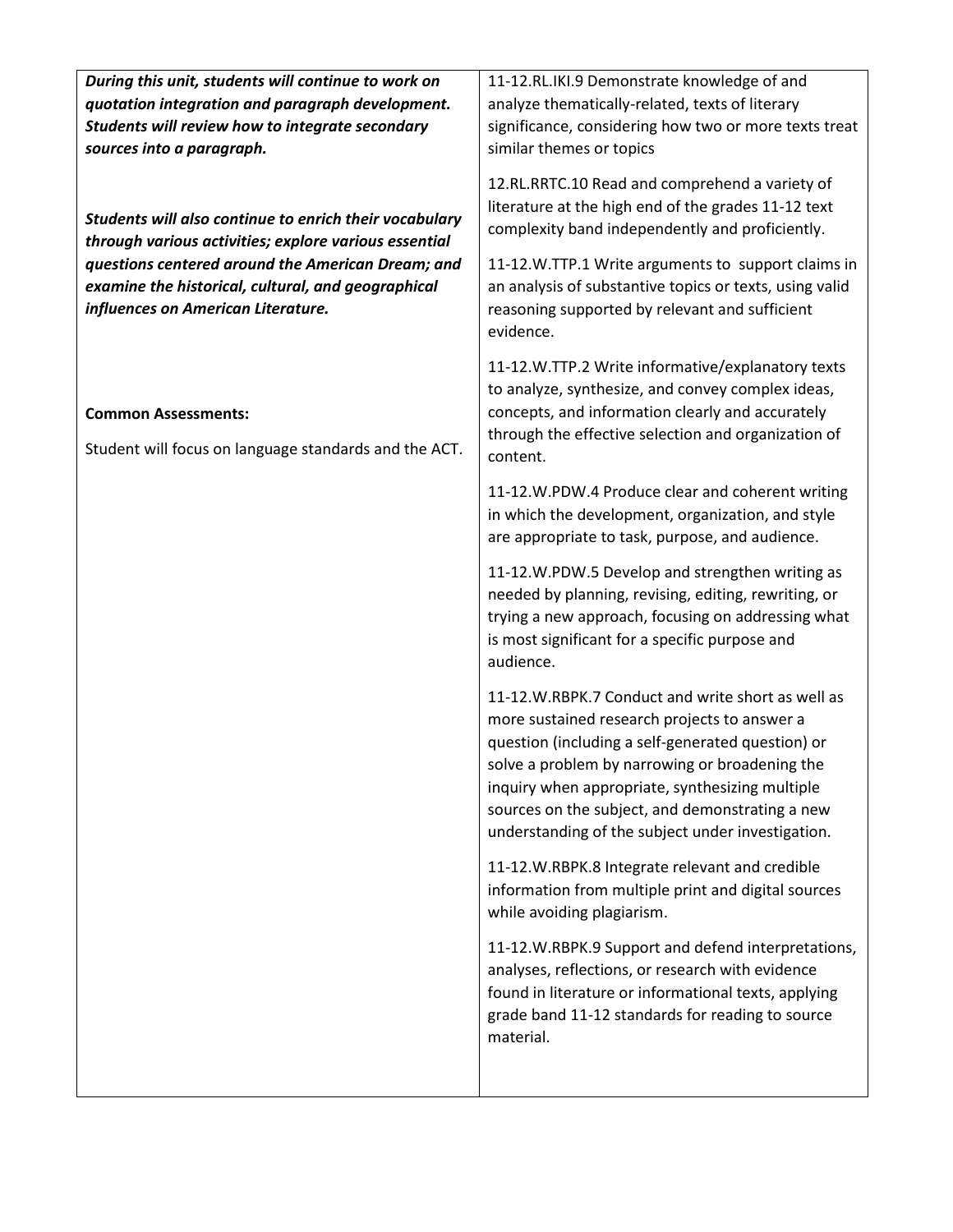|                                                                                                                                                                                                        | 11-12.W.RW.10 Write routinely over extended time<br>frames and shorter time frames for a range of tasks,<br>purposes, and audiences                                                                                                                                        |
|--------------------------------------------------------------------------------------------------------------------------------------------------------------------------------------------------------|----------------------------------------------------------------------------------------------------------------------------------------------------------------------------------------------------------------------------------------------------------------------------|
|                                                                                                                                                                                                        | 11-12.SL.CC.1 Initiate and participate effectively with<br>varied partners in a range of collaborative<br>discussions on appropriate 11th - 12th grade topics,<br>texts, and issues, building on others' ideas and<br>expressing one's own ideas clearly and persuasively. |
|                                                                                                                                                                                                        | 11-12.SL.CC.3 Evaluate a speaker's point of view,<br>reasoning, and use of evidence and rhetoric; assess<br>the stance, premises, links among ideas, word<br>choice, points of emphasis, and tone used.                                                                    |
| Unit Three: Realism and the Late 19th                                                                                                                                                                  | Term 2.1: 2 Weeks                                                                                                                                                                                                                                                          |
| Century                                                                                                                                                                                                |                                                                                                                                                                                                                                                                            |
| <b>Fiction Texts: (Choose 4-5)</b>                                                                                                                                                                     | 11-12.RL.KID.1 Analyze what a text says explicitly and                                                                                                                                                                                                                     |
| "The Story of an Hour" (Chopin)                                                                                                                                                                        | draw inferences; support an interpretation of a text<br>by citing and synthesizing relevant textual evidence                                                                                                                                                               |
| "The Yellow Wallpaper" (Gilman)                                                                                                                                                                        | from multiple sources                                                                                                                                                                                                                                                      |
| "The Open Boat" "A Gray Sleeve" (Crane)                                                                                                                                                                | 11-12.RL.KID.2 Determine multiple themes or central<br>ideas of a text or texts and analyze their                                                                                                                                                                          |
| "An Occurrence at Owl Creek Bridge" (Bierce)                                                                                                                                                           | development; provide a critical summary.                                                                                                                                                                                                                                   |
| Excerpt from The Jungle (Sinclair)                                                                                                                                                                     | 11-12.RL.KID.3 Analyze how an author's choices<br>regarding the development and interaction of<br>characters, events, and ideas over the course of a                                                                                                                       |
| <b>Poetry Texts:</b>                                                                                                                                                                                   | text impact meaning                                                                                                                                                                                                                                                        |
| Selections from Whitman, Dickinson, and/or Robinson                                                                                                                                                    | 11-12.RL.CS.4 Determine the meaning of words and                                                                                                                                                                                                                           |
| <b>Nonfiction:</b>                                                                                                                                                                                     | phrases as they are used in a text, including<br>figurative and connotative meanings; analyze the                                                                                                                                                                          |
| "Gettysburg Address" (Lincoln)                                                                                                                                                                         | impact of specific word choices on meaning and                                                                                                                                                                                                                             |
| Grammar Focus: ACT Knowledge of Language<br>Standards (style, tone, idiom, exactness, wordiness,                                                                                                       | tone, including words with multiple meanings and<br>language that is stylistically poignant and engaging.                                                                                                                                                                  |
| diction, vocabulary)<br>Students will continue to enrich their vocabulary                                                                                                                              | 11-12.RL.CS.5 Analyze how an author's choices<br>concerning the structure of specific parts of a text<br>contribute to its overall structure, meaning, and<br>aesthetic impact.                                                                                            |
| through various activities; explore various essential<br>questions centered around the American Dream; and<br>examine the historical, cultural, and geographical<br>influences on American Literature. | 11-12.RL.CS.6 Analyze how point of view and/or<br>author purpose requires distinguishing what is<br>directly stated in texts and what is implied.                                                                                                                          |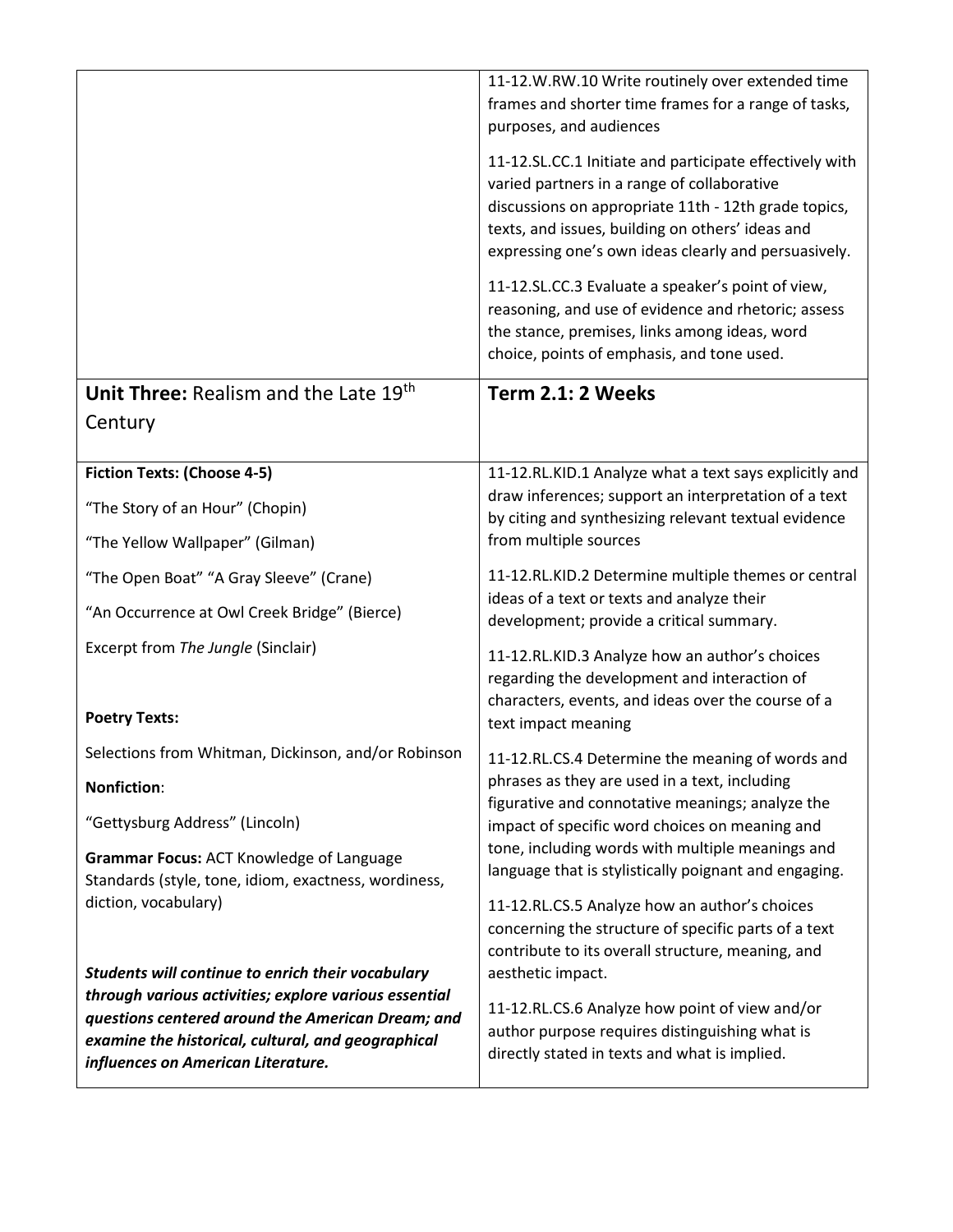11-12.RL.IKI.7 Evaluate the topic, subject, and/or theme in multiple diverse formats and media, including how the version interprets the source text.

11-12.RL.IKI.9 Demonstrate knowledge of and analyze thematically-related, texts of literary significance, considering how two or more texts treat similar themes or topics

12.RL.RRTC.10 Read and comprehend a variety of literature at the high end of the grades 11-12 text complexity band independently and proficiently.

11-12.W.TTP.1 Write arguments to support claims in an analysis of substantive topics or texts, using valid reasoning supported by relevant and sufficient evidence.

11-12.W.TTP.2 Write informative/explanatory texts to analyze, synthesize, and convey complex ideas, concepts, and information clearly and accurately through the effective selection and organization of content.

11-12.W.PDW.4 Produce clear and coherent writing in which the development, organization, and style are appropriate to task, purpose, and audience.

11-12.W.PDW.5 Develop and strengthen writing as needed by planning, revising, editing, rewriting, or trying a new approach, focusing on addressing what is most significant for a specific purpose and audience.

11-12.W.RBPK.7 Conduct and write short as well as more sustained research projects to answer a question (including a self-generated question) or solve a problem by narrowing or broadening the inquiry when appropriate, synthesizing multiple sources on the subject, and demonstrating a new understanding of the subject under investigation.

11-12.W.RBPK.8 Integrate relevant and credible information from multiple print and digital sources while avoiding plagiarism.

11-12.W.RBPK.9 Support and defend interpretations, analyses, reflections, or research with evidence found in literature or informational texts, applying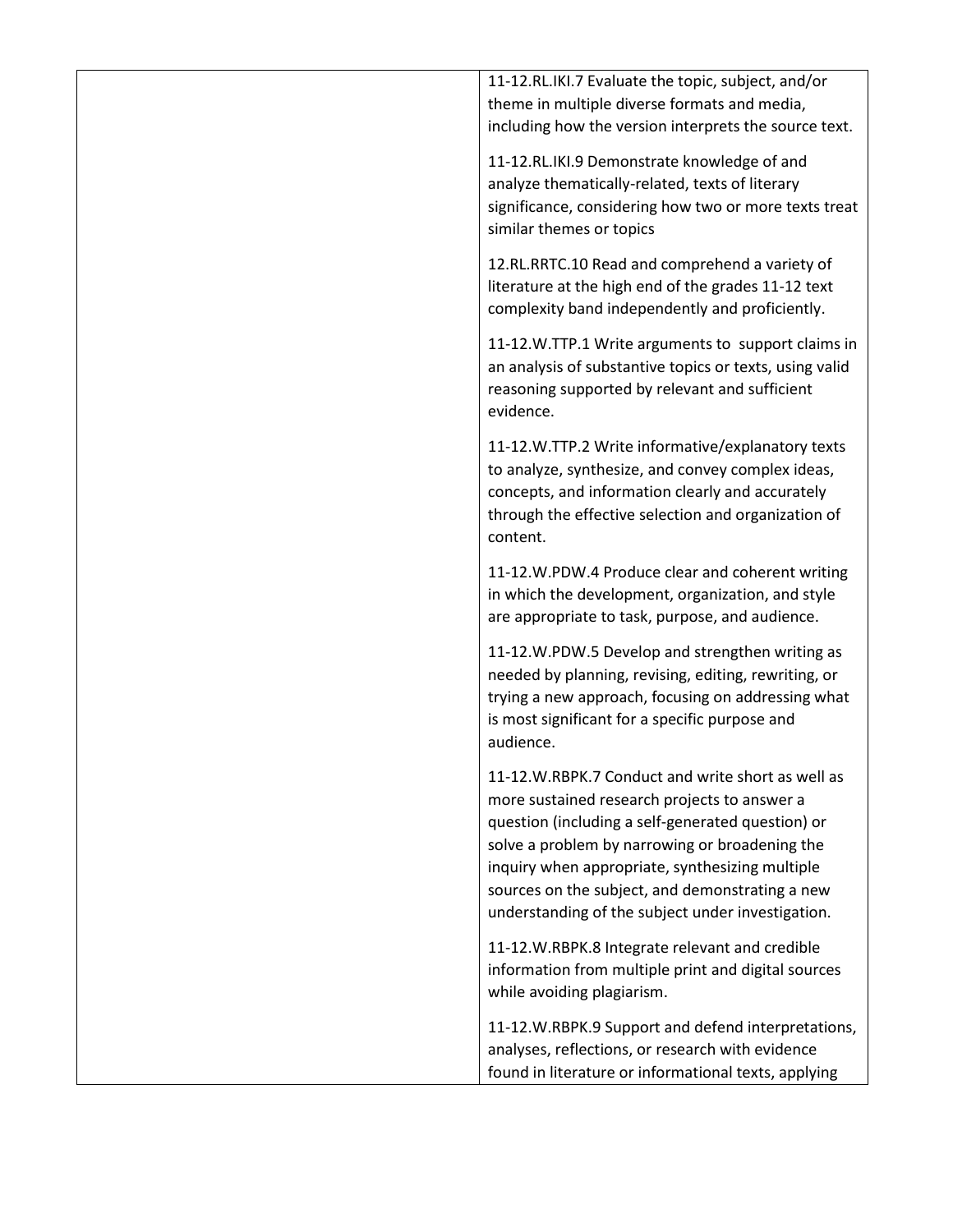|                                                | grade band 11-12 standards for reading to source<br>material.                                                                                                                                                                                                                                                        |
|------------------------------------------------|----------------------------------------------------------------------------------------------------------------------------------------------------------------------------------------------------------------------------------------------------------------------------------------------------------------------|
|                                                | 11-12.W.RW.10 Write routinely over extended time<br>frames and shorter time frames for a range of tasks,<br>purposes, and audiences                                                                                                                                                                                  |
|                                                | 11-12.SL.CC.1 Initiate and participate effectively with<br>varied partners in a range of collaborative<br>discussions on appropriate 11th - 12th grade topics,<br>texts, and issues, building on others' ideas and<br>expressing one's own ideas clearly and persuasively.                                           |
|                                                | 11-12.SL.CC.3 Evaluate a speaker's point of view,<br>reasoning, and use of evidence and rhetoric; assess<br>the stance, premises, links among ideas, word<br>choice, points of emphasis, and tone used.                                                                                                              |
| Unit Four: 20 <sup>th</sup> Century Literature | Term 2.2: 4 Weeks                                                                                                                                                                                                                                                                                                    |
| <b>Long Fiction Texts:</b>                     | 11-12.RL.KID.1 Analyze what a text says explicitly and<br>draw inferences; support an interpretation of a text                                                                                                                                                                                                       |
| (Choose from list)                             | by citing and synthesizing relevant textual evidence                                                                                                                                                                                                                                                                 |
| The Great Gatsby                               | from multiple sources                                                                                                                                                                                                                                                                                                |
| Their Eyes Were Watching God                   | 11-12.RL.KID.2 Determine multiple themes or central<br>ideas of a text or texts and analyze their                                                                                                                                                                                                                    |
| The Glass Menagerie                            | development; provide a critical summary.                                                                                                                                                                                                                                                                             |
| A Raisin in the Sun                            | 11-12.RL.KID.3 Analyze how an author's choices                                                                                                                                                                                                                                                                       |
| Fahrenheit 451                                 | regarding the development and interaction of<br>characters, events, and ideas over the course of a                                                                                                                                                                                                                   |
| Of Mice and Men                                | text impact meaning                                                                                                                                                                                                                                                                                                  |
| <b>Short Fiction Texts:</b>                    | 11-12.RL.CS.4 Determine the meaning of words and<br>phrases as they are used in a text, including<br>figurative and connotative meanings; analyze the<br>impact of specific word choices on meaning and<br>tone, including words with multiple meanings and<br>language that is stylistically poignant and engaging. |
| (Choose from list)                             | 11-12.RL.CS.5 Analyze how an author's choices                                                                                                                                                                                                                                                                        |
| Faulkner                                       | concerning the structure of specific parts of a text<br>contribute to its overall structure, meaning, and                                                                                                                                                                                                            |
| Hemingway                                      | aesthetic impact.                                                                                                                                                                                                                                                                                                    |
| O'Conner                                       | 11-12.RL.CS.6 Analyze how point of view and/or<br>author purpose requires distinguishing what is<br>directly stated in texts and what is implied.                                                                                                                                                                    |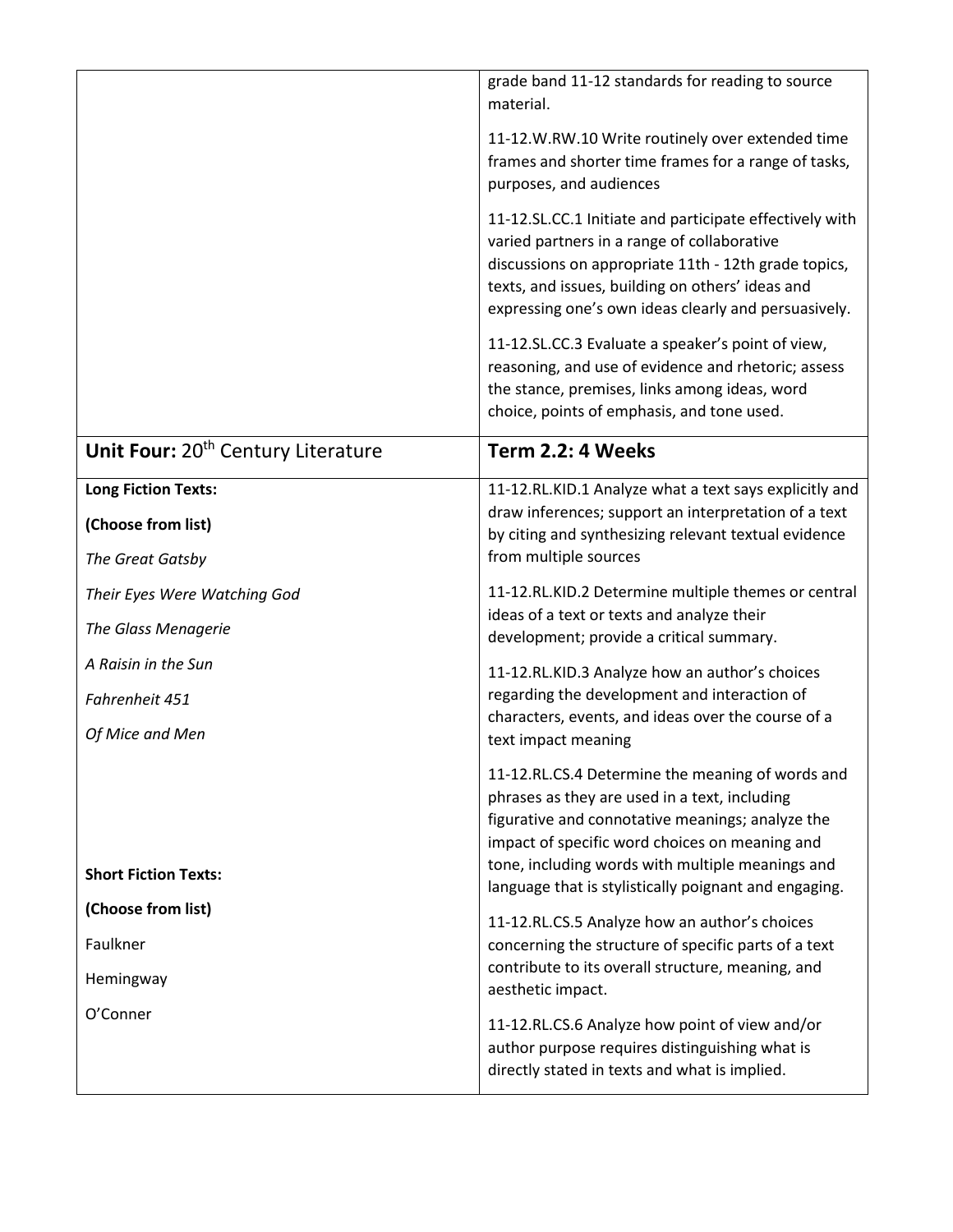| <b>Grammar Focus: ACT Conventions of Grammar</b>                                                                                                                                                                           | 11-12.RL.IKI.7 Evaluate the topic, subject, and/or                                                                                                                                                                                                                                                                                                                 |
|----------------------------------------------------------------------------------------------------------------------------------------------------------------------------------------------------------------------------|--------------------------------------------------------------------------------------------------------------------------------------------------------------------------------------------------------------------------------------------------------------------------------------------------------------------------------------------------------------------|
| (Sentence structure)                                                                                                                                                                                                       | theme in multiple diverse formats and media,                                                                                                                                                                                                                                                                                                                       |
|                                                                                                                                                                                                                            | including how the version interprets the source text.                                                                                                                                                                                                                                                                                                              |
| <b>Writing Focus:</b><br>Student will write an opinion paper reflecting on<br>insight gained over the duration of the course. Topics                                                                                       | 11-12.RL.IKI.9 Demonstrate knowledge of and<br>analyze thematically-related, texts of literary<br>significance, considering how two or more texts treat<br>similar themes or topics                                                                                                                                                                                |
| may focus on literary analysis, real-world impact of<br>literature; tracing a theme throughout history.                                                                                                                    | 12.RL.RRTC.10 Read and comprehend a variety of<br>literature at the high end of the grades 11-12 text<br>complexity band independently and proficiently.                                                                                                                                                                                                           |
| <b>Common Assessments:</b>                                                                                                                                                                                                 | 11-12.W.TTP.2 Write informative/explanatory texts                                                                                                                                                                                                                                                                                                                  |
| Student will focus on language standards and the ACT.                                                                                                                                                                      | to analyze, synthesize, and convey complex ideas,<br>concepts, and information clearly and accurately<br>through the effective selection and organization of<br>content                                                                                                                                                                                            |
| Students will also continue to enrich their vocabulary<br>through various activities; explore various essential<br>questions centered around the American Dream; and<br>examine the historical, cultural, and geographical | 11-12.W.PDW.4 Produce clear and coherent writing<br>in which the development, organization, and style<br>are appropriate to task, purpose, and audience                                                                                                                                                                                                            |
| influences on American Literature.                                                                                                                                                                                         | 11-12.W.PDW.5 Develop and strengthen writing as<br>needed by planning, revising, editing, rewriting, or<br>trying a new approach, focusing on addressing what<br>is most significant for a specific purpose and<br>audience.                                                                                                                                       |
|                                                                                                                                                                                                                            | 11-12.W.PDW.6 Use technology, including the<br>Internet, to produce, publish, and update individual<br>or shared writing products, utilizing ongoing<br>feedback, including new arguments and information.                                                                                                                                                         |
|                                                                                                                                                                                                                            | 11-12.W.RBPK.7 Conduct and write short as well as<br>more sustained research projects to answer a<br>question (including a self-generated question) or<br>solve a problem by narrowing or broadening the<br>inquiry when appropriate, synthesizing multiple<br>sources on the subject, and demonstrating a new<br>understanding of the subject under investigation |
|                                                                                                                                                                                                                            | 11-12. W.RBPK.8 Use advanced searches effectively,<br>assessing the credibility and effectiveness of sources<br>in answering a research question; integrate relevant<br>and credible information selectively, while avoiding<br>plagiarism and overreliance on any one source and<br>following a standard format for citation                                      |